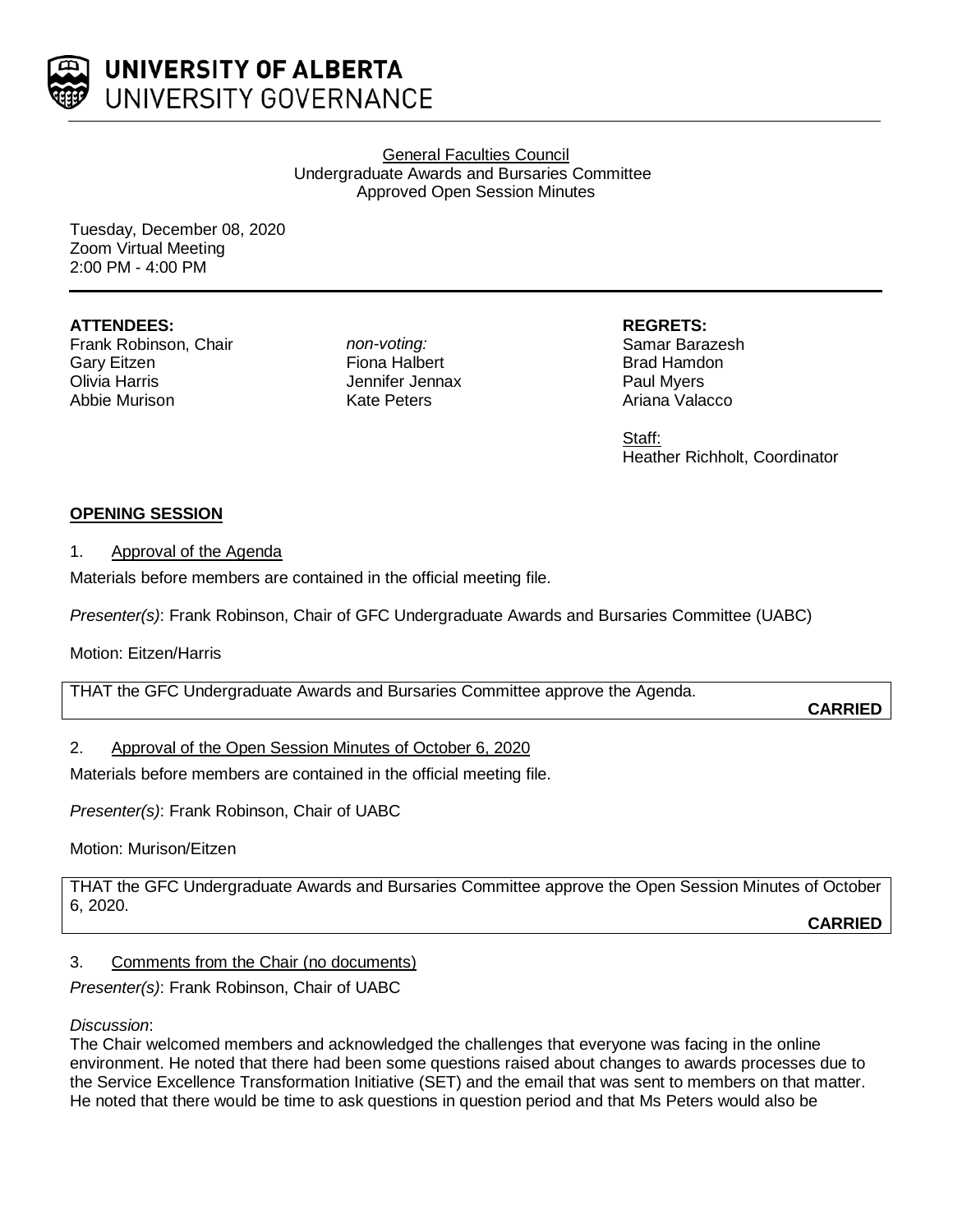mentioning some considerations when she led a discussion on GFC's legislative authority over academic awards in Item 7.

# **ACTION ITEMS**

## 4. New Annually Funded Financial Supports for Approval

Materials before members are contained in the official meeting file.

*Presenter(s)*: Fiona Halbert, Assistant Registrar, Student Financial Support; Allen Wolf, Specialist, Student Financial Support, Office of the Registrar; Shari Klassen, Specialist, Student Financial Support, Office of the Registrar

*Discussion*:

Members discussed language around visible minority criteria and the culture of philanthropy reflected in the development of the International Student Work Experience Program Award.

## Motion: Eitzen/Harris

THAT the GFC Undergraduate Awards and Bursaries Committee approve, with delegated authority from General Faculties Council, the following new annually funded Undergraduate Awards and Bursaries, as submitted by Student Financial Support and as set forth in Attachment 1, to be effective immediately:

- Patrik Foff Swimming Award
- International Student Work Experience Program Award
- Scotiabank Award for Law Students
- Viera Linderova Memorial Award
- Stantec Bursary

**CARRIED**

## 5. New Endowed Financial Supports for Approval

Materials before members are contained in the official meeting file.

*Presenter(s)*: Fiona Halbert, Assistant Registrar, Student Financial Support; Allen Wolf, Specialist, Student Financial Support, Office of the Registrar; Shari Klassen, Specialist, Student Financial Support, Office of the **Registrar** 

#### *Discussion*:

Members discussed criteria specifying Canadian citizens and permanent residents. Members suggested amended wording for the criteria for the Angela and Sunny Yau Award for Brighter Futures.

## Motion: Eitzen/Murison

THAT the GFC Undergraduate Awards and Bursaries Committee approve, with delegated authority from General Faculties Council, the following new endowed Undergraduate Awards and Bursaries, as submitted by Student Financial Support and as set forth in Attachment 1, as amended, to be effective immediately:

- Augustana Class of 1969 Bursary
- Robert and Dorothy Taylor Scholarship
- Angela and Sunny Yau Award for Brighter Futures

**CARRIED**

## 6. Amended Financial Supports for Approval

Materials before members are contained in the official meeting file.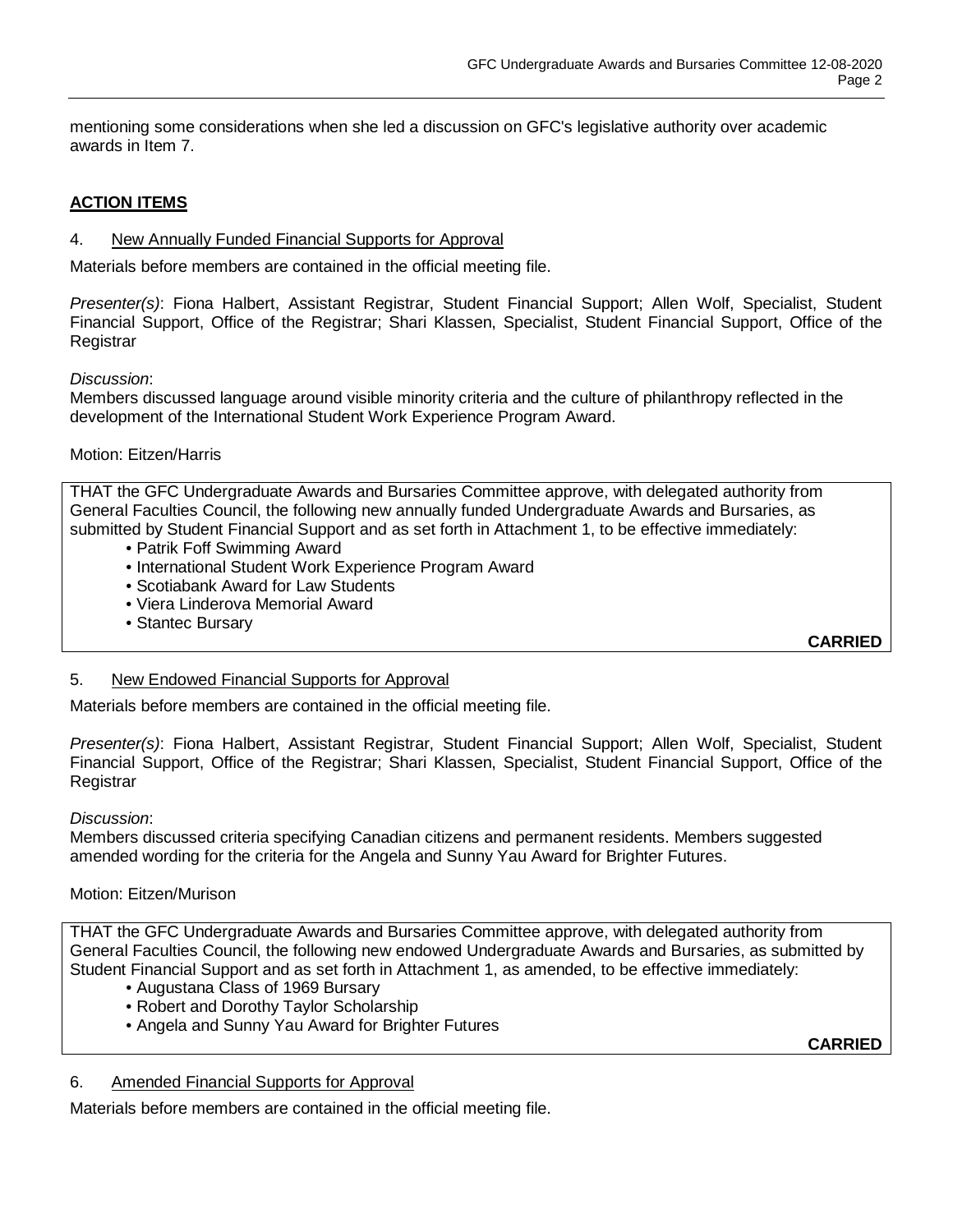*Presenter(s)*: Fiona Halbert, Assistant Registrar, Student Financial Support; Allen Wolf, Specialist, Student Financial Support, Office of the Registrar; Shari Klassen, Specialist, Student Financial Support, Office of the **Registrar** 

*Discussion*: There was no discussion.

### Motion: Eitzen/Harris

THAT the GFC Undergraduate Awards and Bursaries Committee approve, with delegated authority from General Faculties Council, the following amended Undergraduate Awards and Bursaries, as submitted by Student Financial Support and as set forth in Attachment 1, to be effective immediately:

• Christopher and Anne Kean Bursary in Engineering

**CARRIED**

## **DISCUSSION ITEMS**

## 7. Legislative Authority Over Awards and Bursaries (no documents)

*Presenter(s)*: Kate Peters, GFC Secretary and Manager, GFC Services

#### *Discussion*:

Ms Peters explained that the mandate and delegated authority of UABC, as it related to General Faculties Council's (GFC) authority set forth in the Post-Secondary Learning Act (PSLA), was under review. She indicated that this review was related to:

- overarching efforts to streamline and increase efficiency at the University;
- the changes associated with Academic Restructuring and the Service Excellence Transformation (SET) initiative; and
- the Alberta government's pending Post-Secondary 2030 review.

Ms Peters noted that analysis of the PSLA confirmed the need for GFC oversight of rules and regulations related to academic awards but that there was nothing in the legislation that required the task-based work related to the administration of awards, including the approval of individual award terms, that was currently the responsibility of UABC. Ms Peters informed the committee that the next steps in the review were meetings with representatives from Student Financial Support in the Office of the Registrar; the Office of Advancement, the Office of the Provost, and the Faculty of Graduate Studies and Research. These meetings would aim to evaluate current levels of oversight, transparency, and the application of institutional policy and procedure in the development and administration of awards and bursaries.

#### 8. Question Period (no documents)

*Presenter(s)*: Frank Robinson, Chair of UABC

#### *Discussion*:

The Chair noted that a member had asked questions about the changes brought forward by the SET initiative related to the administration of awards, and the communication sent to members on November 17, 2020. He asked Fiona Halbert, Assistant Registrar, Student Financial Support, to share some more information with members.

Ms Halbert explained that this was not an initiative of the Office of the Registrar but was driven by SET, with the goals of streamlining the application process and distribution of funds for students, as well as consolidating student awards processes under a central unit to reduce administrative costs across the university. She noted